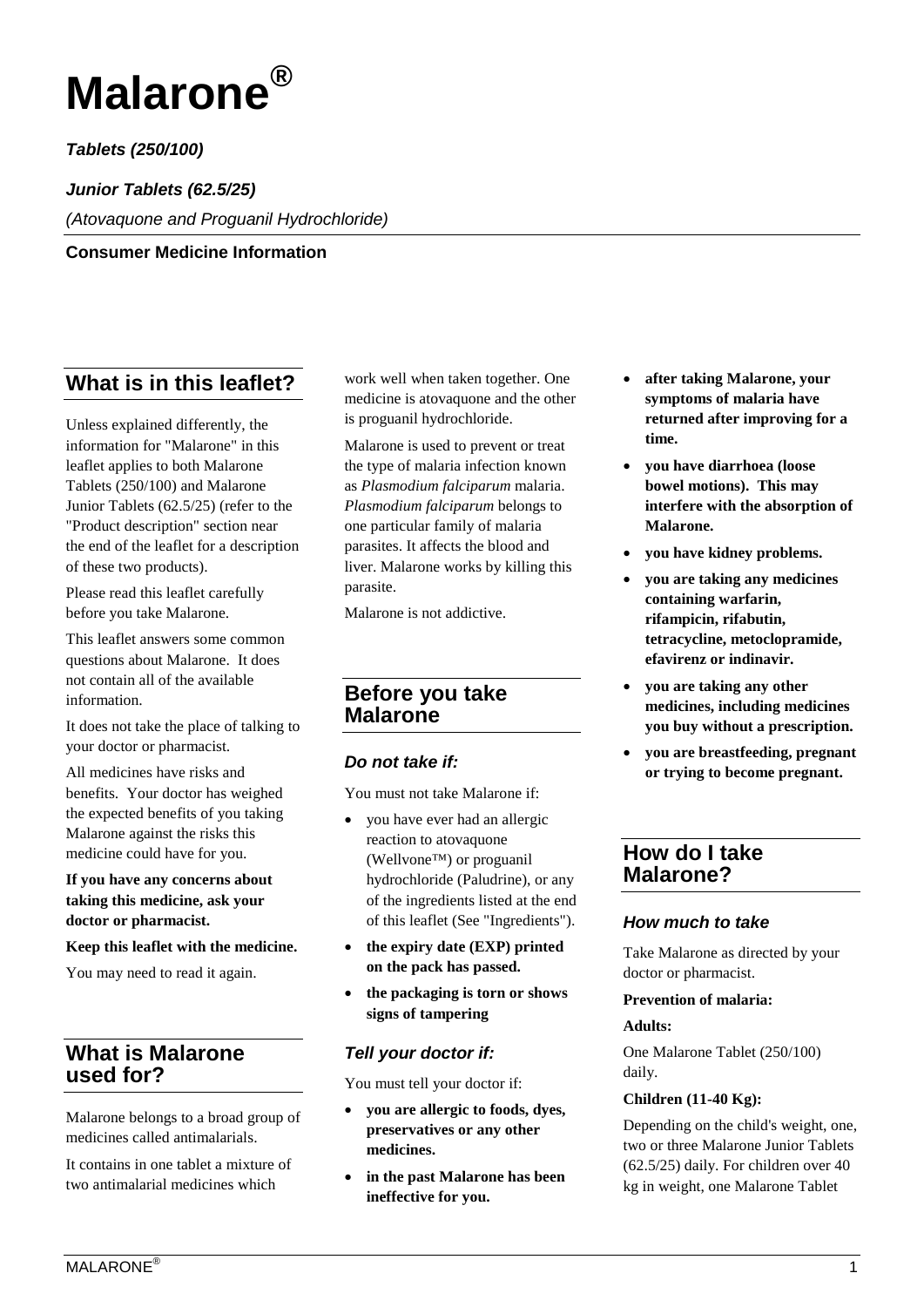(250/100) once a day. Your doctor will choose the right dose for the child.

In order to prevent malaria, it is important that you take your Malarone every day. Start taking it 1 or 2 days before travelling to a country (or countries) where you are at risk of getting malaria. Continue daily dosing while you are there and for 7 days after leaving.

Whilst in a malarious area, use of personal protection such as permethrin impregnated bednets and topical insect repellents is also strongly recommended.

#### **Treatment of malaria:**

#### **Adults:**

Four Malarone Tablets (250/100), once a day, for three days.

#### **Children (11-40 Kg):**

Depending on the child's weight, one, two or three Malarone Tablets (250/100) once a day, for three days. For children over 40 kg in weight, four Malarone Tablets (250/100) once a day for three days. Your doctor will choose the right dose for the child.

#### *How to take it*

Swallow each tablet whole. Malarone works better if you take it with food or a milky drink and at about the same time each day.

For children who find the tablet(s) difficult to swallow they may be crushed and added to a small amount of milk, just before being taken.

If you vomit within one hour of taking Malarone take another dose as soon as you can. In the event of diarrhoea, normal dosing should be continued and personal protection should be used (repellents, bednets).

### *How long to take it for*

#### **Prevention of malaria:**

Malarone should be taken 1 or 2 days before travelling to a country (countries) where you are at risk of getting malaria, and continued daily

while you are there and for 7 days after leaving.

#### **Treatment of malaria:**

Malarone should be taken for three days in a row.

**Do not stop taking Malarone, or change the dose without first checking with your doctor.**

### *Use in children*

Malarone is not recommended for the treatment of malaria in children less than 3 years of age.

### **What do I do if I take too much? (Overdose)**

**Immediately telephone your doctor or Poisons Information Centre (telephone 131126) for advice, if you think you or anyone else may have taken too much Malarone, even if there are no signs of discomfort or poisoning.**

**If you are not sure what to do, contact your doctor or pharmacist.**

## **While you are taking Malarone**

#### *Things you must do*

**Tell your doctor if, for any reason, you have not taken your medicine exactly as directed.**

**If you forget to take a dose, take another as soon as possible. Then go on as before.**

Otherwise, your doctor may think that it was not working as it should and change your treatment unnecessarily.

#### *Things you must not do*

**Do not give this medicine to anyone else, even if their symptoms seem similar to yours.**

**Do not use Malarone to treat any other complaints unless your doctor says to.**

### *Things to be careful of*

**Be careful driving or operating machinery until you know how Malarone affects you.**

**Malarone generally does not cause any problems with your ability to drive a car or operate machinery.** 

## **What are the side effects?**

**Check with your doctor as soon as possible if you think you are experiencing any side effects or allergic reactions due to taking Malarone, even if the problem is not listed below.**

Like other medicines, Malarone can cause some side effects. If they occur, they are most likely to be minor and temporary. However, some may be serious and need medical attention.

The following side-effects have been reported in persons taking Malarone or the active ingredients (atovaquone or proguanil). Most of these have been mild and have not lasted very long;

- Loss of appetite, feeling sick (nausea) and/or being sick (vomiting), stomach pain, diarrhoea
- Mouth ulcers
- Rash or itching
- Headache, difficulty in sleeping, vivid or strange dreams and dizziness
- Tiredness and loss of energy
- Inflammation of the liver (hepatitis), yellow discolouration of the skin or eyes (jaundice)
- Inflammation of blood vessels (vasculitis) which may be visible as red or purple raised spots on